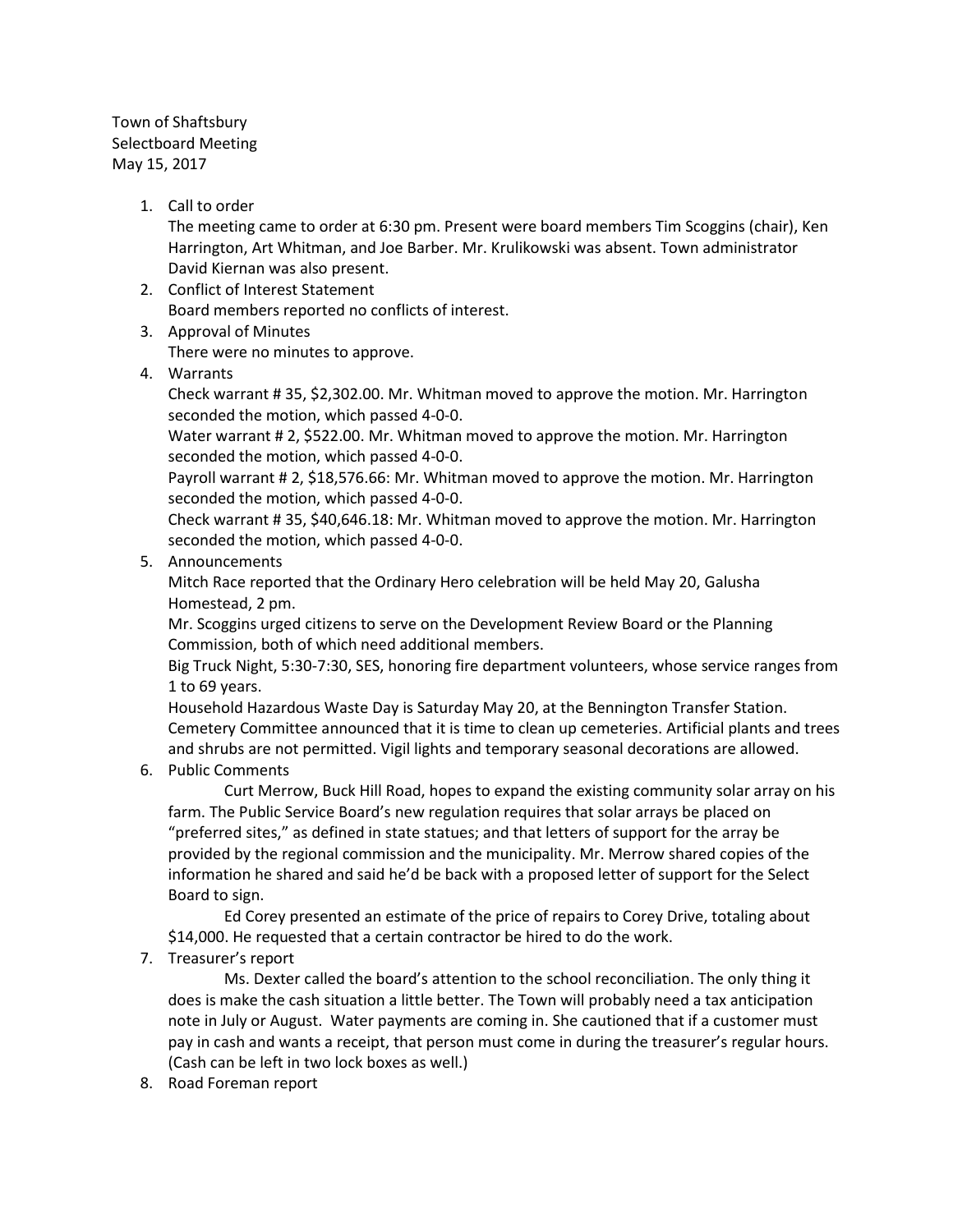Mr. Kiernan reported for Mr. Washburn. East Road, Myers Road, and others were prepped for major work in the near future, but the supplier provided material deficient in fines – which led to severe washboarding . The supplier will replace the material, and the town is having discussions with the supplier regarding the hours wasted putting down deficient material.

The East Road paving grant application was denied. Mr. Kiernan is certain the Town will get the grant next year. The structures grant request for a culvert on Shaftsbury Hollow was also denied, but again, it is likely it will be approved next year. Funds in the paving reserve fund which would have been used as match for these activities will be left there.

Birch Hill must be replaced, at a cost of about \$150,000. There are no grants for that work. Money will be set aside for that work in hopes of doing it in FY 2019.

The Town got the Better Road grant for the upper Shaftsbury Hollow work – ditching, road work, improved drainage. A Better Roads grant was also awarded to do a road erosion and culvert assessment. BCRC will do the work.

## 9. Chamber of Commerce

Matt Harrington (Executive Director) and Jonah Spivak (president) presented. The Chamber will become a regional Chamber, both South-and Northshire towns within three years. Will have three nodes – Bennington, the Welcome Center, and Manchester. They hope to get 50 new members from the Northshire this year.

The Chamber has expanded from serving the tourist industry to offering a number of other business services.

Mr. Spivak said one goal is to attract millennials (a group that is larger than the baby boom generation), in part by better communicating how great a place ours is to live in.

In response to a question from Mr. Harrington, Mr. Spivak said big box stores, and much of retail in general, are an increasingly risky investment, in large part because of Amazon.

Matt Harrington said the key is selling experiences – a hike, great cheeses, unusual jewelry, a safe haven, peace. Mr. Barber said we need industry. Matt Harrington said that a southern Vermont economic development initiative will be more competitive for federal grant monies. Our local brand is "shires of Vermont." Mr. Spivak said Shaftsbury and Arlington are the heart of the Shires and will benefit from activities to the north and south.

Matt Harrington said the Chamber is not supported by taxes and is not going to ask for towns to help finance their efforts.

10. Bennington Rescue

Forrest Weyan from Bennington Rescue Squad presented on EMS week, which is May 21-May 27. He asked the Select Board to issue a proclamation in support of this initiative, and read the proclamation. Mr. Whitman moved to accept the proclamation for EMS Week. Mr. Harrington seconded the motion, which passed 4-0-0. He said Mr. Krulikowski had joined the board and would receive orientation this week. Saturday June 24 will be a fun day for kids. He said the Squad would be making an exciting announcement at 11 am on Monday May 22.

11. Proposed New Town Garage and Transfer Station – updates

The North Road buildings will be torn down between May 18 and May 26. The RFPs have been advertised. The hope is to go to bid by September.

# 12. Liquor permit 599 West Town Line Road

A wedding catered by JCs in Bennington. They expect 150 people. One other permit was issued for a similar use in 2015. Mr. Whitman moved to grant a liquor license for a one-time event, a wedding, on May 20. Mr. Harrington seconded the motion, which passed 4-0-0.

13. Other Business